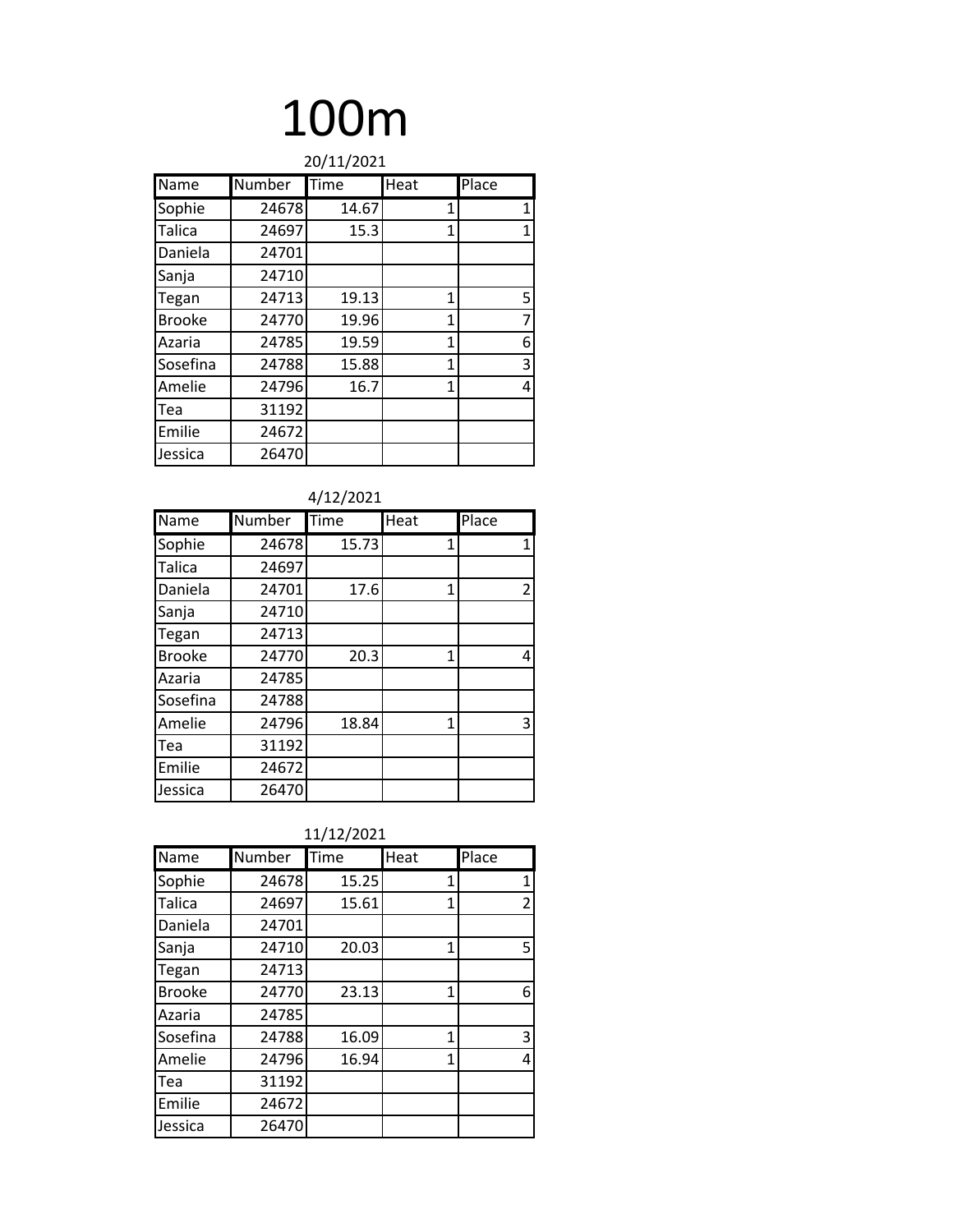15/01/2022

| Name          | Number | Time  | Heat | Place          |
|---------------|--------|-------|------|----------------|
| Sophie        | 24678  | 14.17 |      | 1              |
| <b>Talica</b> | 24697  | 15.91 |      | 4              |
| Daniela       | 24701  |       |      |                |
| Sanja         | 24710  | 15.54 |      | 3              |
| Tegan         | 24713  |       |      |                |
| <b>Brooke</b> | 24770  |       |      |                |
| Azaria        | 24785  |       |      |                |
| Sosefina      | 24788  |       |      |                |
| Amelie        | 24796  |       |      |                |
| Tea           | 31192  | 16.99 |      | 5              |
| Emilie        | 24672  | 17.98 |      | 6              |
| Jessica       | 26470  | 14.68 |      | $\overline{2}$ |

#### 5/02/2022

| Name          | Number | Time  | Heat | Place          |
|---------------|--------|-------|------|----------------|
| Sophie        | 24678  | 14.58 |      | 1              |
| <b>Talica</b> | 24697  |       |      |                |
| Daniela       | 24701  |       |      |                |
| Sanja         | 24710  | 16.27 |      | $\overline{2}$ |
| Tegan         | 24713  |       |      |                |
| <b>Brooke</b> | 24770  | 17.42 |      | 5              |
| Azaria        | 24785  | 19.7  |      | 6              |
| Sosefina      | 24788  |       |      |                |
| Amelie        | 24796  | 1545  |      | 4              |
| Tea           | 31192  | 16.57 |      | 3              |
|               |        |       |      |                |
| Jackson       | 31184  | 15.45 |      | 1              |

#### 22/01/2022

| Name          | Number | Time  | Heat | Place          |
|---------------|--------|-------|------|----------------|
| Sophie        | 24678  | 15.01 | 1    | 1              |
| <b>Talica</b> | 24697  |       |      |                |
| Daniela       | 24701  | 18.15 | 1    | 4              |
| Sanja         | 24710  |       |      |                |
| Tegan         | 24713  | 18.96 | 1    | 5              |
| <b>Brooke</b> | 24770  |       |      |                |
| Azaria        | 24785  | 22.74 | 1    | 6              |
| Sosefina      | 24788  | 16.77 | 1    | $\overline{2}$ |
| Amelie        | 24796  |       |      |                |
| Tea           | 31192  | 16.95 | 1    | 3              |
| Emilie        | 24672  |       |      |                |
| Jessica       | 26470  |       |      |                |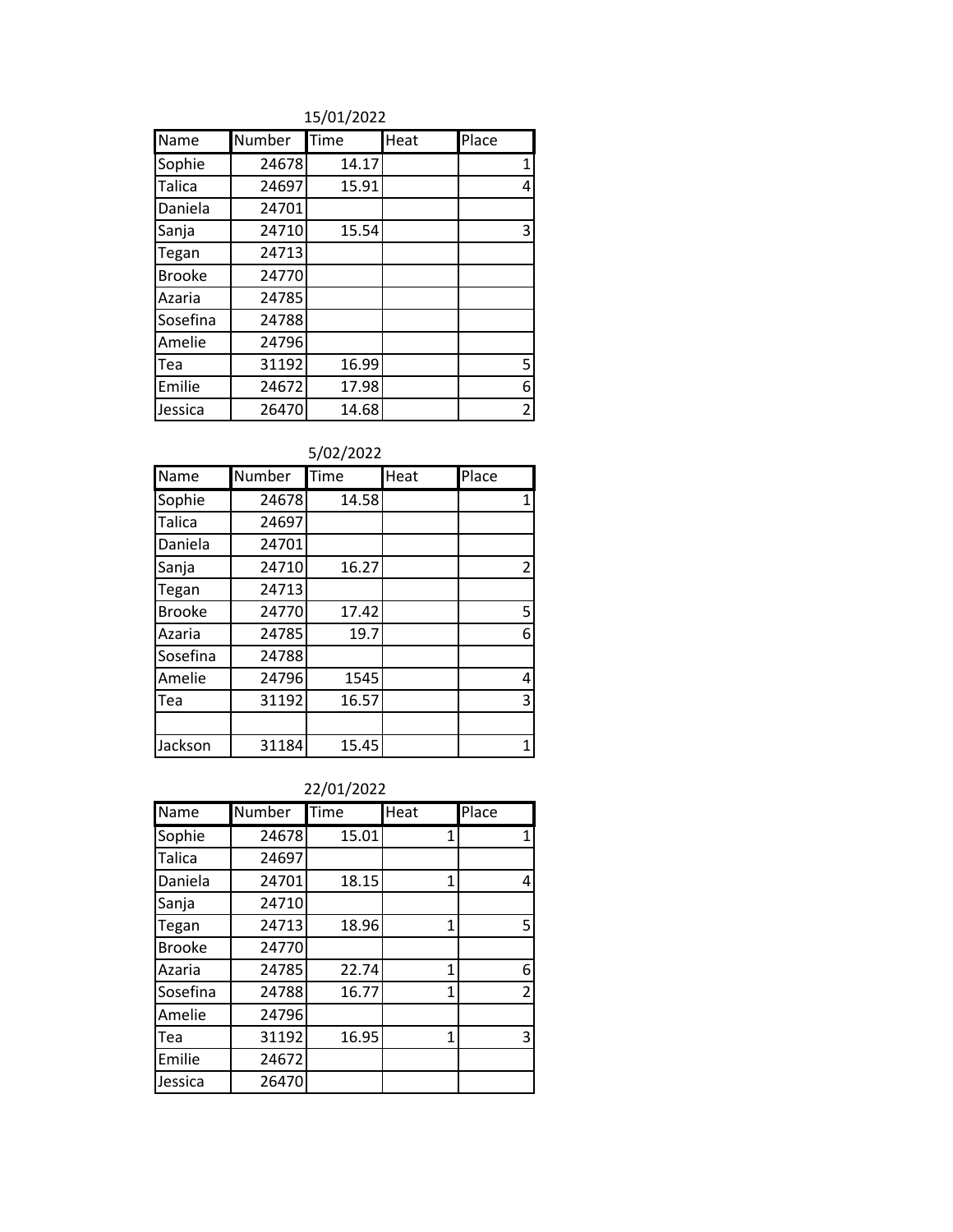|               |        | 4/12/2021 |      |       |
|---------------|--------|-----------|------|-------|
| Name          | Number | Time      | Heat | Place |
| Sophie        | 24678  | 31.24     | 1    | 1     |
| Talica        | 24697  |           |      |       |
| Daniela       | 24701  | 35.58     | 1    | 3     |
| Sanja         | 24710  |           |      |       |
| Tegan         | 24713  |           |      |       |
| <b>Brooke</b> | 24770  | 45.51     | 1    | 4     |
| Azaria        | 24785  |           |      |       |
| Sosefina      | 24788  |           |      |       |
| Amelie        | 24796  | 32.79     | 1    | 2     |
| Tea           | 31192  |           |      |       |
| Emilie        | 24672  |           |      |       |
| Jessica       | 26470  |           |      |       |

|               |        | 11/12/2021 |              |                |
|---------------|--------|------------|--------------|----------------|
| <b>Name</b>   | Number | Time       | Heat         | Place          |
| Sophie        | 24678  | 32.7       | 1            | $\mathbf{1}$   |
| Talica        | 24697  | 36.88      | 1            | $\overline{2}$ |
| Daniela       | 24701  |            |              |                |
| Sanja         | 24710  | 51.22      | $\mathbf{1}$ | 5              |
| Tegan         | 24713  |            |              |                |
| <b>Brooke</b> | 24770  | 43.31      | 1            | 4              |
| Azaria        | 24785  |            |              |                |
| Sosefina      | 24788  | 37.99      | 1            | 3              |
| Amelie        | 24796  |            |              |                |
| Tea           | 31192  |            |              |                |
| Emilie        | 24672  |            |              |                |
| Jessica       | 26470  |            |              |                |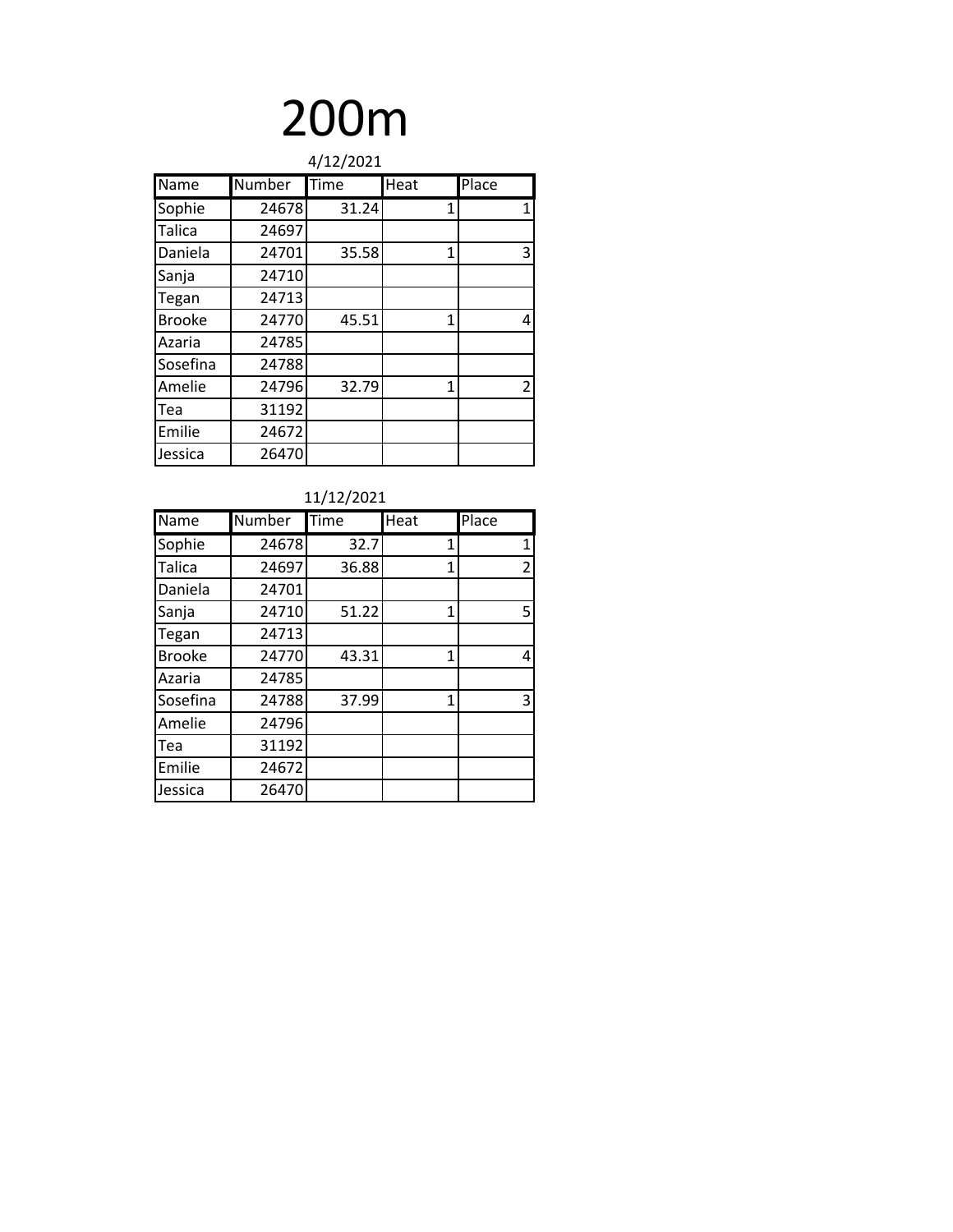15/01/2022

| Name          | Number | Time  | Heat | Place          |
|---------------|--------|-------|------|----------------|
| Sophie        | 24678  | 29.54 |      | 1              |
| Talica        | 24697  | 35.56 |      | 3              |
| Daniela       | 24701  |       |      |                |
| Sanja         | 24710  | 35.89 |      | 4              |
| Tegan         | 24713  |       |      |                |
| <b>Brooke</b> | 24770  |       |      |                |
| Azaria        | 24785  |       |      |                |
| Sosefina      | 24788  |       |      |                |
| Amelie        | 24796  |       |      |                |
| Tea           | 31192  | 36.73 |      | 4              |
| Emilie        | 24672  | 39.33 |      | 6              |
| Jessica       | 26470  | 33.39 |      | $\overline{2}$ |

#### 22/01/2022

| Name          | Number | Time  | Heat           | Place |
|---------------|--------|-------|----------------|-------|
| Sophie        | 24678  | 29.93 | 1              |       |
| <b>Talica</b> | 24697  |       |                |       |
| Daniela       | 24701  | 35.03 | 1              | 4     |
| Sanja         | 24710  |       |                |       |
| Tegan         | 24713  | 42.65 | 1              | 5     |
| <b>Brooke</b> | 24770  |       |                |       |
| Azaria        | 24785  | 50.69 | 1              | 6     |
| Sosefina      | 24788  | 34.33 | $\overline{1}$ | 2     |
| Amelie        | 24796  |       |                |       |
| Tea           | 31192  | 34.58 | $\overline{1}$ | 3     |
| Emilie        | 24672  |       |                |       |
| Jessica       | 26470  |       |                |       |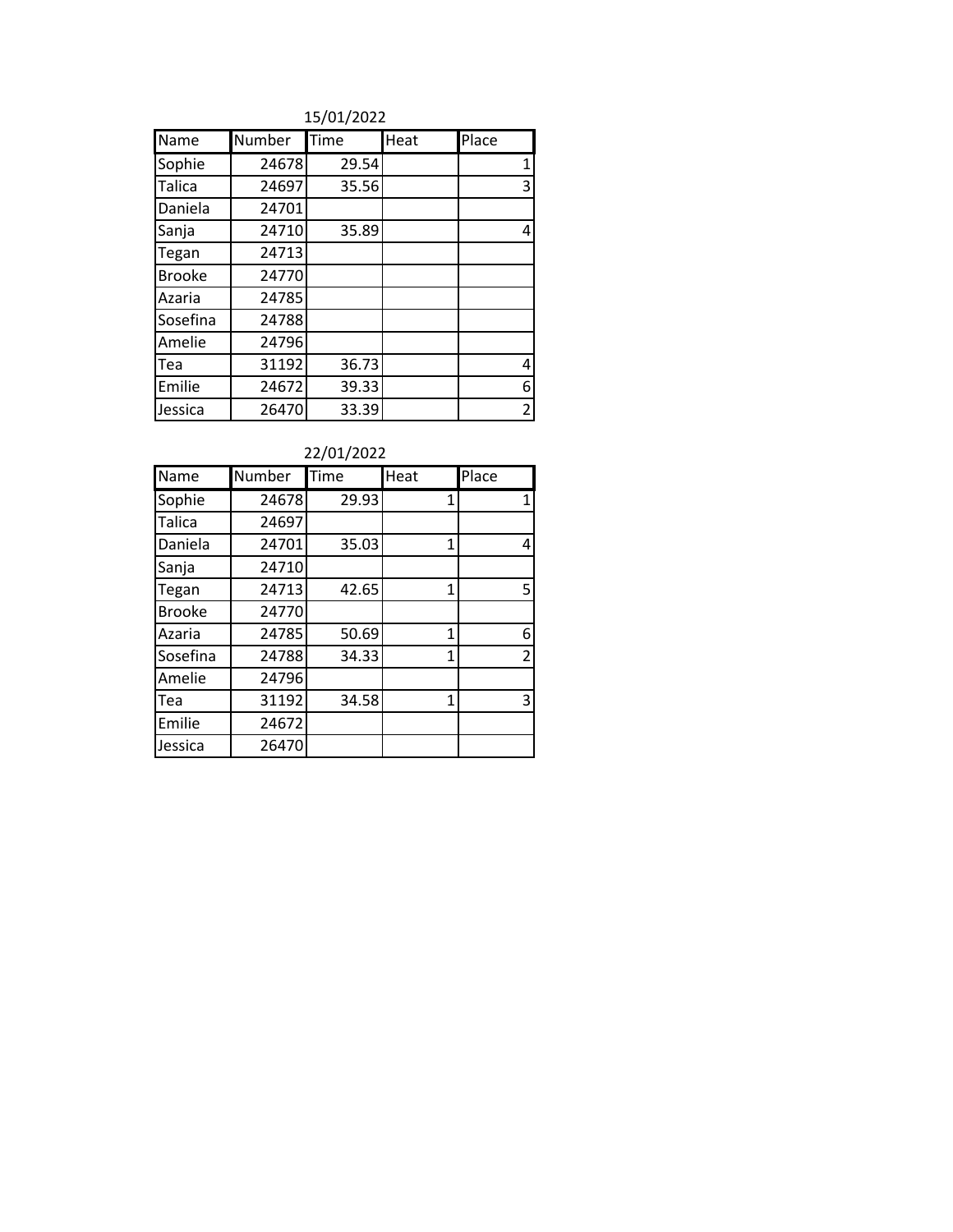|               |        | 20/11/2021    |              |       |
|---------------|--------|---------------|--------------|-------|
| Name          | Number | Time          | Heat         | Place |
| Sophie        |        | 24678 1.14.19 | 1            | 1     |
| Talica        |        | 24697 1.17.72 | $\mathbf{1}$ | 2     |
| Daniela       | 24701  |               |              |       |
| Sanja         | 24710  |               |              |       |
| Tegan         |        | 24713 2.03.51 | 1            | 5     |
| <b>Brooke</b> |        | 24770 1.56.79 | 1            | 4     |
| Azaria        |        | 24785 2.25.62 | 1            | 6     |
| Sosefina      | 24788  |               |              |       |
| Amelie        |        | 24796 1.19.51 | 1            | 3     |
| Tea           | 31192  |               |              |       |
| Emilie        | 24672  |               |              |       |
| Jessica       | 26470  |               |              |       |

| 4/12/2021 |
|-----------|
|           |

| Name          | <b>Number</b> | Time          | Heat | Place |
|---------------|---------------|---------------|------|-------|
| Sophie        | 24678         | 1.16.0        | 1    | 1     |
| <b>Talica</b> | 24697         |               |      |       |
| Daniela       |               | 24701 1.50.70 | 1    | 3     |
| Sanja         | 24710         |               |      |       |
| Tegan         | 24713         |               |      |       |
| <b>Brooke</b> |               | 24770 1.58.90 | 1    | 4     |
| Azaria        | 24785         |               |      |       |
| Sosefina      | 24788         |               |      |       |
| Amelie        |               | 24796 1.17.30 | 1    | 2     |
| Tea           | 31192         |               |      |       |
| Emilie        | 24672         |               |      |       |
| Jessica       | 26470         |               |      |       |

| 11/12/2021 |
|------------|
|------------|

| Name          | Number | Time          | Heat | Place          |
|---------------|--------|---------------|------|----------------|
| Sophie        |        | 2467811.14.18 | 1    | 1              |
| <b>Talica</b> |        | 24697 1.28.81 | 1    | 3              |
| Daniela       | 24701  |               |      |                |
| Sanja         |        | 24710 1.39.05 | 1    | 4              |
| Tegan         | 24713  |               |      |                |
| <b>Brooke</b> | 24770  |               |      |                |
| Azaria        | 24785  |               |      |                |
| Sosefina      | 24788  |               |      |                |
| Amelie        |        | 24796 1.14.68 | 1    | $\overline{2}$ |
| Tea           | 31192  |               |      |                |
| Emilie        | 24672  |               |      |                |
| Jessica       | 26470  |               |      |                |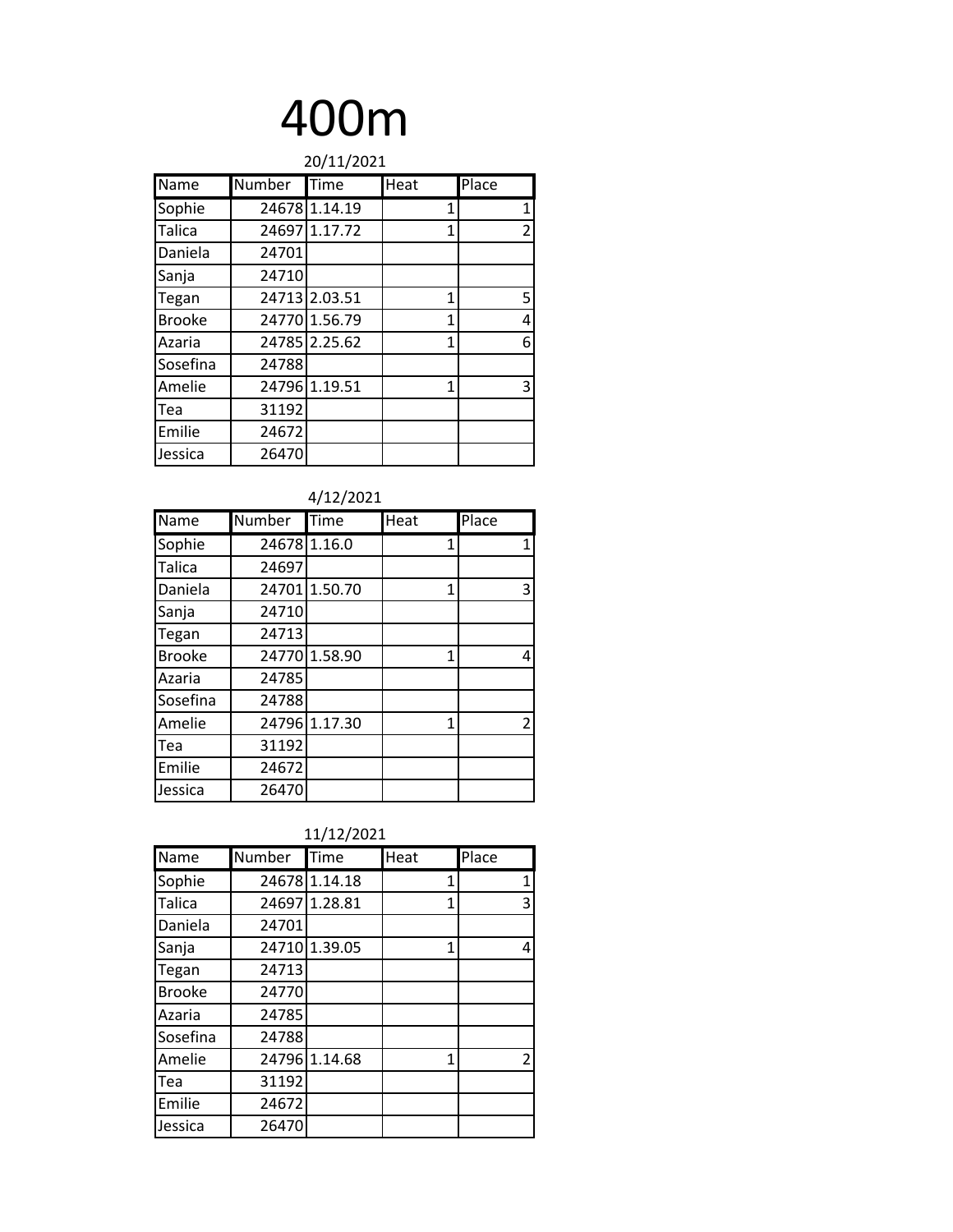#### 22/01/2022

| Name          | Number | Time          | Heat | Place |
|---------------|--------|---------------|------|-------|
| Sophie        |        | 24678 1.14.49 | 1    | 1     |
| Talica        | 24697  |               |      |       |
| Daniela       |        | 24701 1.32.64 | 1    | 3     |
| Sanja         | 24710  |               |      |       |
| Tegan         | 24713  |               |      |       |
| <b>Brooke</b> | 24770  |               |      |       |
| Azaria        | 24785  |               |      |       |
| Sosefina      | 24788  | 1.38.80       | 1    | 4     |
| Amelie        | 24796  |               |      |       |
| Tea           |        | 31192 1.23.07 | 1    | 2     |
| Emilie        | 24672  |               |      |       |
| Jessica       | 26470  |               |      |       |

#### 12/02/2022

| Name          | Number | Time          | Heat | Place |
|---------------|--------|---------------|------|-------|
| Sophie        | 24678  |               |      |       |
| Talica        | 24697  |               |      |       |
| Daniela       | 24701  |               |      |       |
| Sanja         |        | 24710 1.24.12 | 1    | 3     |
| Tegan         | 24713  |               |      |       |
| <b>Brooke</b> | 24770  |               |      |       |
| Azaria        | 24785  |               |      |       |
| Sosefina      | 24788  |               |      |       |
| Amelie        | 24796  | 1.13.89       | 1    | 1     |
| Tea           |        | 31192 1.16.55 | 1    | 2     |
| Emilie        | 24672  |               |      |       |
| Jessica       | 26470  |               |      |       |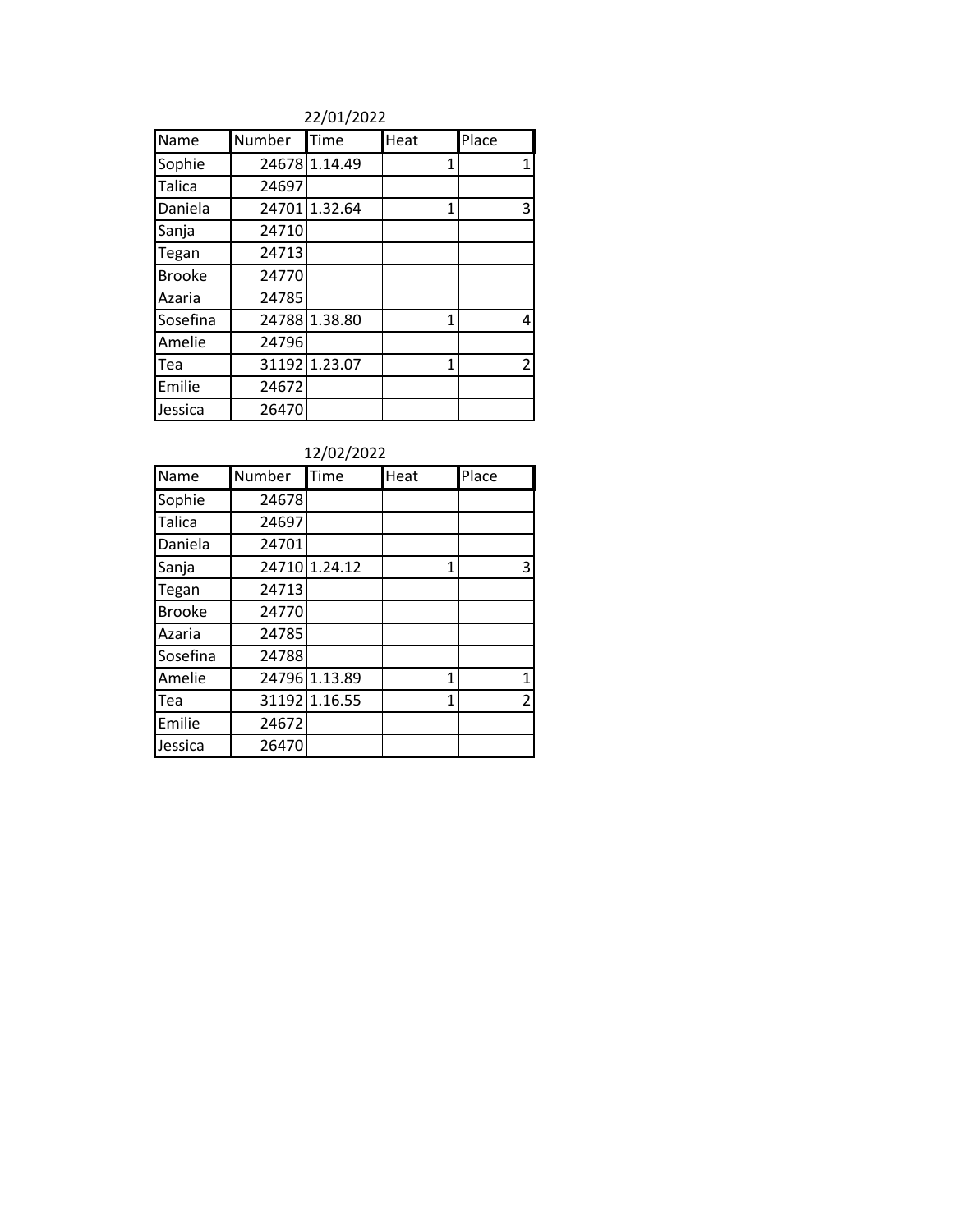| 15/01/2022    |        |      |      |                |  |  |  |
|---------------|--------|------|------|----------------|--|--|--|
| Name          | Number | Time | Heat | Place          |  |  |  |
| Sophie        | 24678  | 3.29 |      | 3              |  |  |  |
| Talica        | 24697  | 3.15 |      | $\overline{2}$ |  |  |  |
| Daniela       | 24701  |      |      |                |  |  |  |
| Sanja         | 24710  |      |      |                |  |  |  |
| Tegan         | 24713  |      |      |                |  |  |  |
| <b>Brooke</b> | 24770  |      |      |                |  |  |  |
| Azaria        | 24785  |      |      |                |  |  |  |
| Sosefina      | 24788  |      |      |                |  |  |  |
| Amelie        | 24796  |      |      |                |  |  |  |
| Tea           | 31192  | 3.41 |      | 4              |  |  |  |
| Emilie        | 24672  | 3.54 |      | 5              |  |  |  |
| Jessica       | 26470  | 2.54 |      | 1              |  |  |  |

| 5/02/2022     |        |      |      |       |  |  |  |
|---------------|--------|------|------|-------|--|--|--|
| Name          | Number | Time | Heat | Place |  |  |  |
| Sophie        | 24678  | 3.1  |      | 2     |  |  |  |
| <b>Talica</b> | 24697  |      |      |       |  |  |  |
| Daniela       | 24701  |      |      |       |  |  |  |
| Sanja         | 24710  |      |      |       |  |  |  |
| Tegan         | 24713  |      |      |       |  |  |  |
| <b>Brooke</b> | 24770  |      |      |       |  |  |  |
| Azaria        | 24785  |      |      |       |  |  |  |
| Sosefina      | 24788  |      |      |       |  |  |  |
| Amelie        | 24796  | 2.55 |      | 1     |  |  |  |
| <b>I</b> Tea  | 31192  |      |      |       |  |  |  |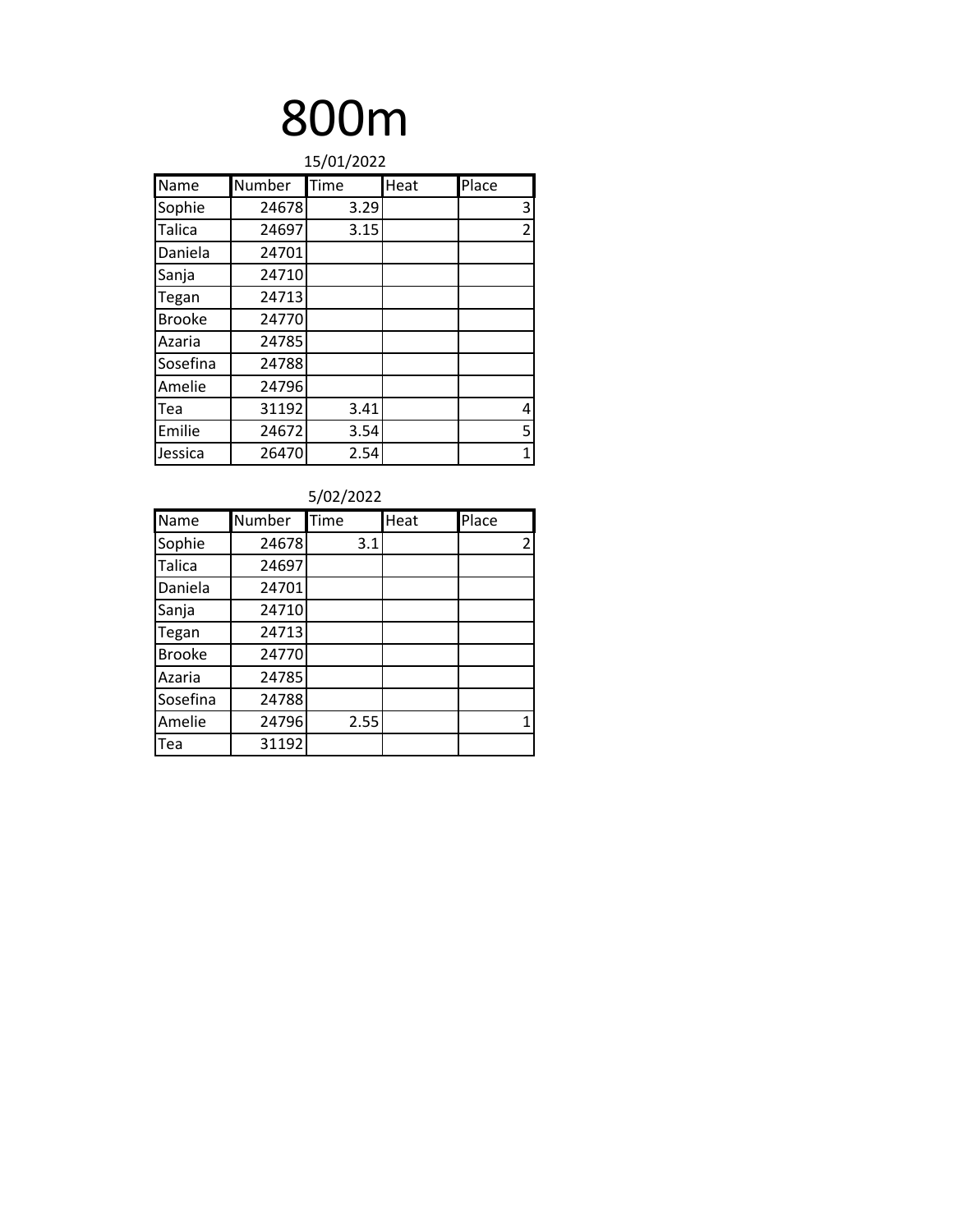### **Discus**

|               | 6/11/2021<br><b>Number</b><br>Pos |      |     |     |             |  |  |  |  |
|---------------|-----------------------------------|------|-----|-----|-------------|--|--|--|--|
| Name          |                                   | llst | 2nd | 3rd | <b>Best</b> |  |  |  |  |
| Sophie        | 24678                             |      |     |     | 18.45       |  |  |  |  |
| Talica        | 24697                             |      |     |     | 16.45       |  |  |  |  |
| Daniela       | 24701                             |      |     |     | 11.76       |  |  |  |  |
| Sanja         | 24710                             |      |     |     | 10.55       |  |  |  |  |
| Tegan         | 24713                             |      |     |     | 10.94       |  |  |  |  |
| <b>Brooke</b> | 24770                             |      |     |     | 13.46       |  |  |  |  |
| Azaria        | 24785                             |      |     |     | 15.37       |  |  |  |  |
| Sosefina      | 24788                             |      |     |     | 12.14       |  |  |  |  |
| Amelie        | 24796                             |      |     |     | 13.74       |  |  |  |  |
| Tea           | 31192                             |      |     |     |             |  |  |  |  |
| Emilie        | 24672                             |      |     |     |             |  |  |  |  |
| Jessica       | 26470                             |      |     |     |             |  |  |  |  |

| 4/12/2021     |        |       |     |     |             |     |  |  |
|---------------|--------|-------|-----|-----|-------------|-----|--|--|
| Name          | Number | Ist   | 2nd | 3rd | <b>Best</b> | Pos |  |  |
| Sophie        | 24678  |       |     |     |             |     |  |  |
| Talica        | 24697  |       |     |     |             |     |  |  |
| Daniela       | 24701  |       |     |     |             |     |  |  |
| Sanja         | 24710  |       |     |     |             |     |  |  |
| Tegan         | 24713  |       |     |     |             |     |  |  |
| <b>Brooke</b> | 24770  | 12.34 |     |     | 12.34       | 1   |  |  |
| Azaria        | 24785  |       |     |     |             |     |  |  |
| Sosefina      | 24788  |       |     |     |             |     |  |  |
| Amelie        | 24796  |       |     |     |             |     |  |  |
| Tea           | 31192  |       |     |     |             |     |  |  |
| Emilie        | 24672  |       |     |     |             |     |  |  |
| Jessica       | 26470  |       |     |     |             |     |  |  |

|               | ZU/ 11/ ZUZ 1 |     |     |     |             |     |  |
|---------------|---------------|-----|-----|-----|-------------|-----|--|
| <b>Name</b>   | Number        | Ist | 2nd | 3rd | <b>Best</b> | Pos |  |
| Sophie        | 24678         |     |     |     | 16.63       |     |  |
| <b>Talica</b> | 24697         |     |     |     | 17          |     |  |
| Daniela       | 24701         |     |     |     |             |     |  |
| Sanja         | 24710         |     |     |     |             |     |  |
| Tegan         | 24713         |     |     |     | 10.75       |     |  |
| <b>Brooke</b> | 24770         |     |     |     | 12.23       |     |  |
| Azaria        | 24785         |     |     |     | 15.19       |     |  |
| Sosefina      | 24788         |     |     |     | 10.7        |     |  |
| Amelie        | 24796         |     |     |     | 14.77       |     |  |
| Tea           | 31192         |     |     |     |             |     |  |
| Emilie        | 24672         |     |     |     |             |     |  |
| Jessica       | 26470         |     |     |     |             |     |  |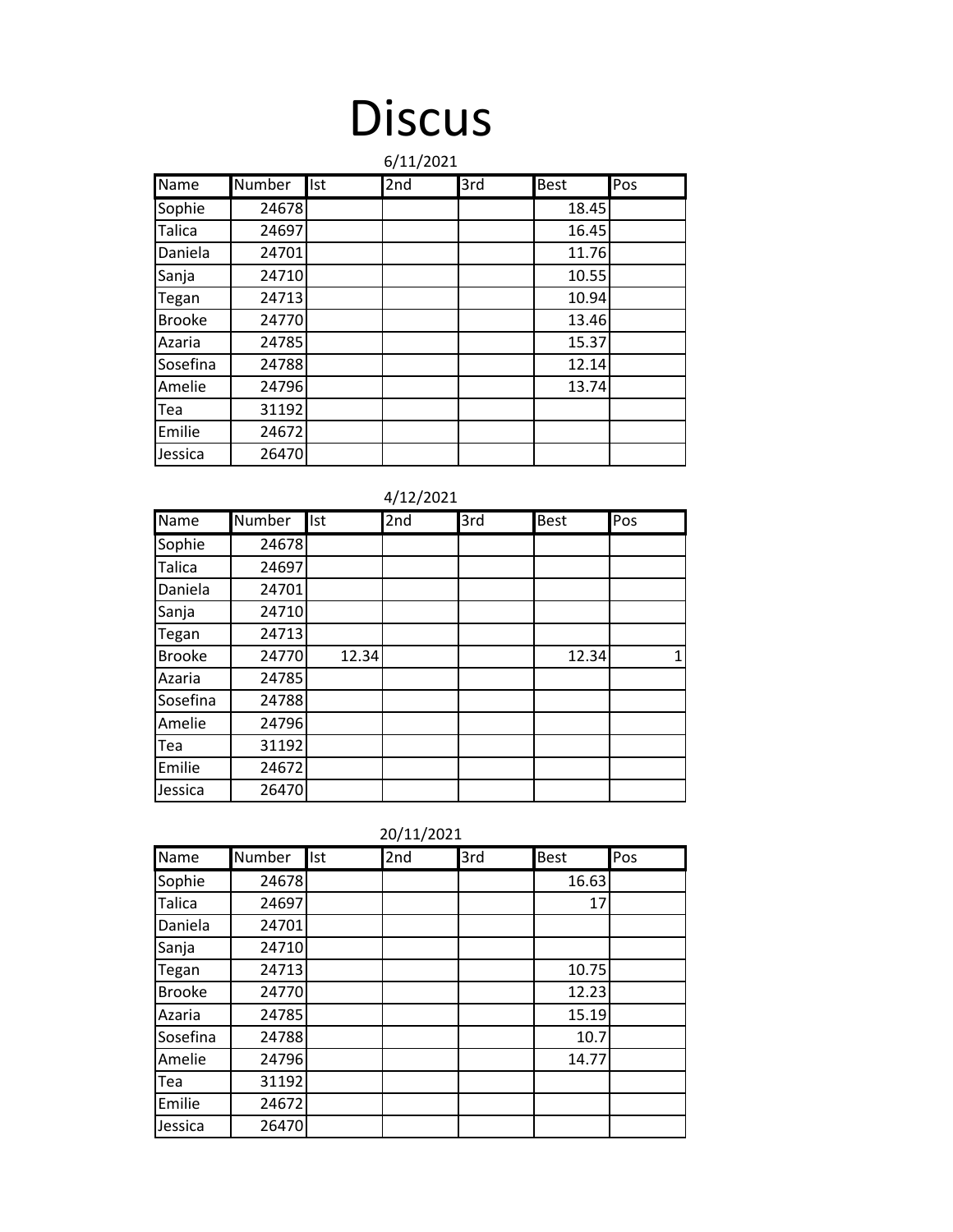11/12/2021

| Name          | Number | Ist | 2nd | 3rd | <b>Best</b> | Pos |
|---------------|--------|-----|-----|-----|-------------|-----|
| Sophie        | 24678  |     |     |     | 15.55       |     |
| <b>Talica</b> | 24697  |     |     |     | 14.87       |     |
| Daniela       | 24701  |     |     |     |             |     |
| Sanja         | 24710  |     |     |     | 10.77       |     |
| Tegan         | 24713  |     |     |     |             |     |
| <b>Brooke</b> | 24770  |     |     |     | 13.01       |     |
| Azaria        | 24785  |     |     |     |             |     |
| Sosefina      | 24788  |     |     |     | 14.48       |     |
| Amelie        | 24796  |     |     |     |             |     |
| Tea           | 31192  |     |     |     |             |     |
| Emilie        | 24672  |     |     |     |             |     |
| Jessica       | 26470  |     |     |     |             |     |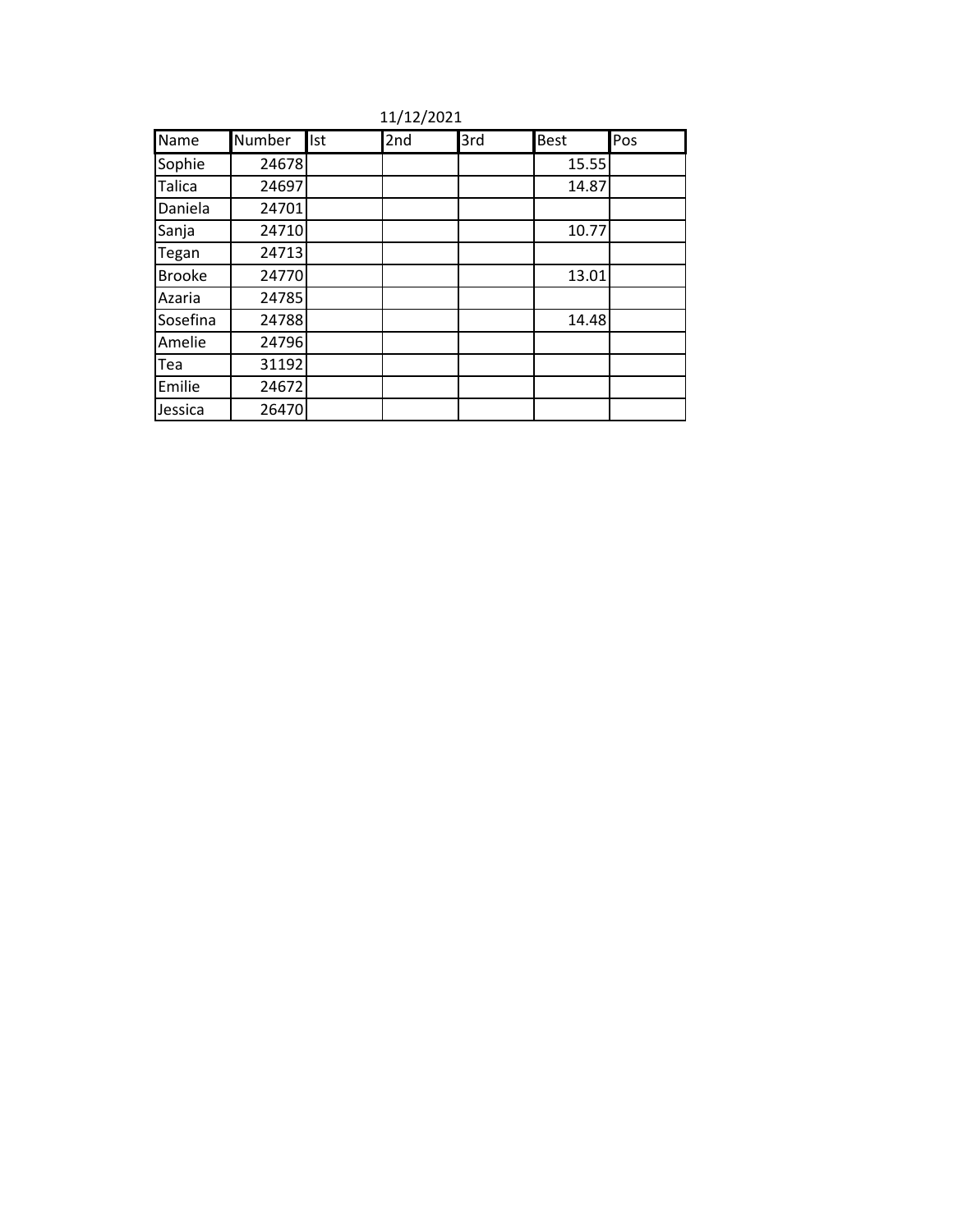## High Jump

|               |         |   | 6/11/2021 |     |      |     |      |     |
|---------------|---------|---|-----------|-----|------|-----|------|-----|
| <b>Name</b>   | Number  |   | 1.05      | 1.1 | 1.15 | 1.2 | 1.25 | 1.3 |
| Sophie        | 24678 x |   | x         | x   | X    | ΙX  | x    |     |
| <b>Talica</b> | 24697 x |   | X         |     |      |     |      |     |
| Daniela       | 24701x  |   | x         | x   | ΙX   | x   | x    |     |
| Sanja         | 24710 x |   | x         | x   | X    | x   | x    |     |
| Tegan         | 24713   | 0 |           |     |      |     |      |     |
| <b>Brooke</b> | 24770   |   |           |     |      |     |      |     |
| Azaria        | 24785   |   |           |     |      |     |      |     |
| Sosefina      | 24788   |   |           |     |      |     |      |     |
| Amelie        | 24796 x |   | X         | Ιx  |      |     |      |     |
| Tea           | 31192   |   |           |     |      |     |      |     |

#### 20/11/2021

| Name          | Number         | 90 | 95 | 100 | 105 | 110 | 115 | 120 | 125 |
|---------------|----------------|----|----|-----|-----|-----|-----|-----|-----|
| Sophie        | 24678 x        |    | x  | Iχ  | x   |     | x   |     |     |
| Talica        | 24697 x        |    |    | Iχ  | x   |     |     |     |     |
| Daniela       | 24701          |    |    |     |     |     |     |     |     |
| Sanja         | 24710          |    |    |     |     |     |     |     |     |
| Tegan         | $24713 \times$ |    |    |     |     |     |     |     |     |
| <b>Brooke</b> | 24770          |    |    |     |     |     |     |     |     |
| Azaria        | 24785          |    |    |     |     |     |     |     |     |
| Sosefina      | 24788 x        |    |    | Iχ  | x   |     |     |     |     |
| Amelie        | 24796 x        |    | x  |     |     |     |     |     |     |
| Tea           | 31192          |    |    |     |     |     |     |     |     |

#### 4/12/2021

| <b>Name</b>   | Number    | 1.05 | 1.1 | 1.15 | 1.2 | 1.25 | 1.3 |
|---------------|-----------|------|-----|------|-----|------|-----|
| Sophie        | 24678 x   | x    | x   |      |     |      |     |
| <b>Talica</b> | 24697     |      |     |      |     |      |     |
| Daniela       | $24701$ x | X    | x   | x    | x   | x    |     |
| Sanja         | 24710     |      |     |      |     |      |     |
| Tegan         | 24713     |      |     |      |     |      |     |
| <b>Brooke</b> | 24770     |      |     |      |     |      |     |
| Azaria        | 24785     |      |     |      |     |      |     |
| Sosefina      | 24788     |      |     |      |     |      |     |
| Amelie        | 24796 x   |      |     |      |     |      |     |
| Tea           | 31192     |      |     |      |     |      |     |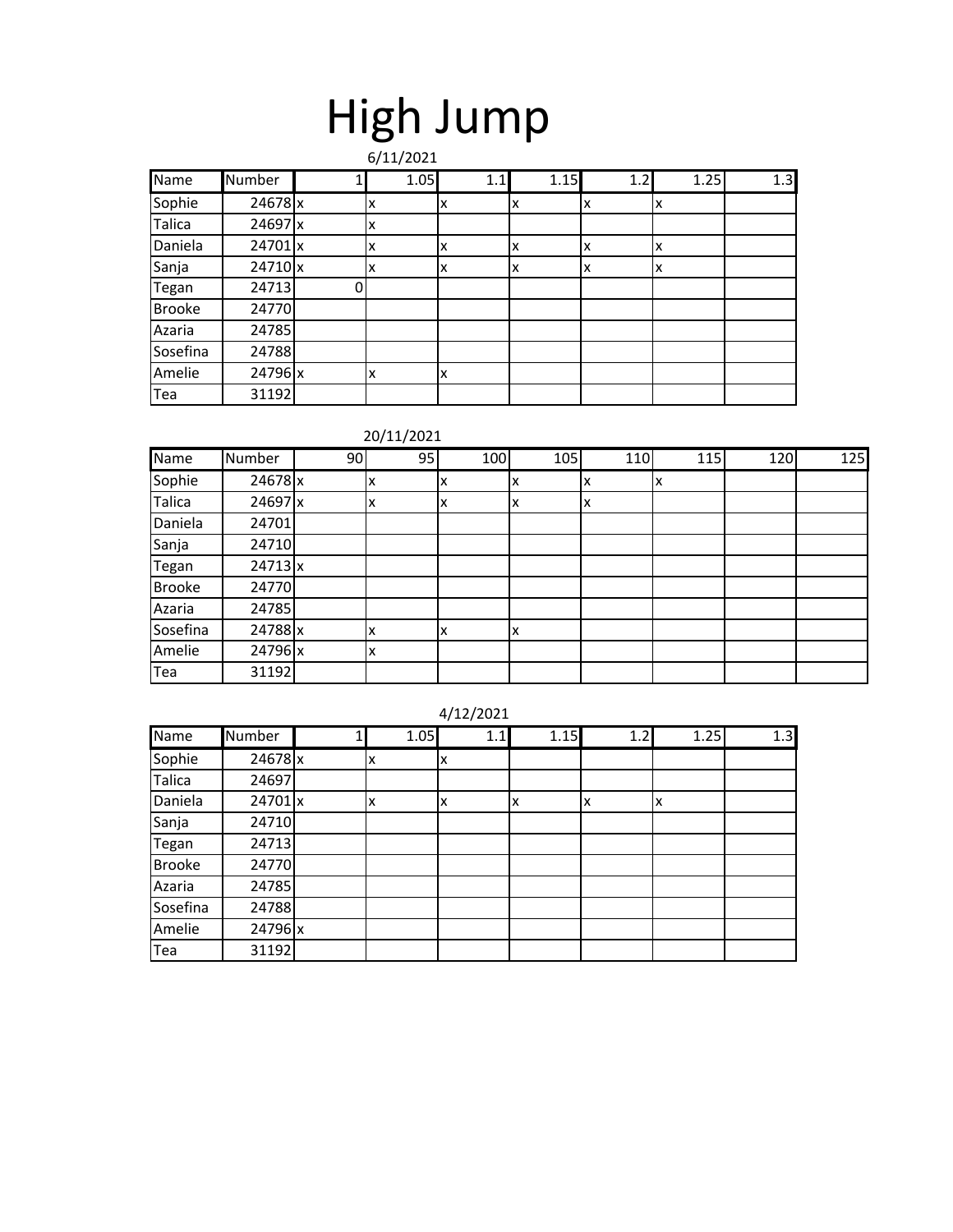| 11/12/2021 |
|------------|
|------------|

| Name          | Number    | 1 | 1.05 | 1.1 | 1.15 | 1.2 | 1.25 | 1.3 |
|---------------|-----------|---|------|-----|------|-----|------|-----|
| Sophie        | 24678x    |   | х    |     |      |     |      |     |
| Talica        | 24697 x   |   | x    | x   |      |     |      |     |
| Daniela       | 24701     |   |      |     |      |     |      |     |
| Sanja         | $24710$ x |   | x    | x   | x    | x   | ΙX   | х   |
| Tegan         | 24713     |   |      |     |      |     |      |     |
| <b>Brooke</b> | 24770     |   |      |     |      |     |      |     |
| Azaria        | 24785     |   |      |     |      |     |      |     |
| Sosefina      | 24788 x   |   | x    | x   | X    | X   |      |     |
| Amelie        | 24796 x   |   |      |     |      |     |      |     |
| Tea           | 31192     |   |      |     |      |     |      |     |

#### 5/02/2022

| Name          | Number  | 1.05 | 1.1 | 1.15 | 1.2 | 1.25 | 1.3 |
|---------------|---------|------|-----|------|-----|------|-----|
| Sophie        | 24678 x |      | X   | X    | x   |      |     |
| Talica        | 24697   |      |     |      |     |      |     |
| Daniela       | 24701   |      |     |      |     |      |     |
| Sanja         | 24710 x |      | x   | X    | x   | x    | lχ  |
| Tegan         | 24713   |      |     |      |     |      |     |
| <b>Brooke</b> | 24770   |      |     |      |     |      |     |
| Azaria        | 24785   |      |     |      |     |      |     |
| Sosefina      | 24788   |      |     |      |     |      |     |
| Amelie        | 24796   |      |     |      |     |      |     |
| Tea           | 31192   |      |     |      |     |      |     |

#### 12/02/2022

| Name          | Number  | 1.05 | 1.1 | 1.15 | 1.2 | 1.25 | 1.3 | 135 |
|---------------|---------|------|-----|------|-----|------|-----|-----|
| Sophie        | 24678 x | x    | Iχ  | x    | ΙX  |      |     |     |
| Talica        | 24697   |      |     |      |     |      |     |     |
| Daniela       | 24701   |      |     |      |     |      |     |     |
| Sanja         | 24710 x | x    | ΙX  | x    | ΙX  | x    | X   | x   |
| Tegan         | 24713   |      |     |      |     |      |     |     |
| <b>Brooke</b> | 24770   |      |     |      |     |      |     |     |
| Azaria        | 24785   |      |     |      |     |      |     |     |
| Sosefina      | 24788   |      |     |      |     |      |     |     |
| Amelie        | 24796 x | x    |     |      |     |      |     |     |
| Tea           | 31192   |      |     |      |     |      |     |     |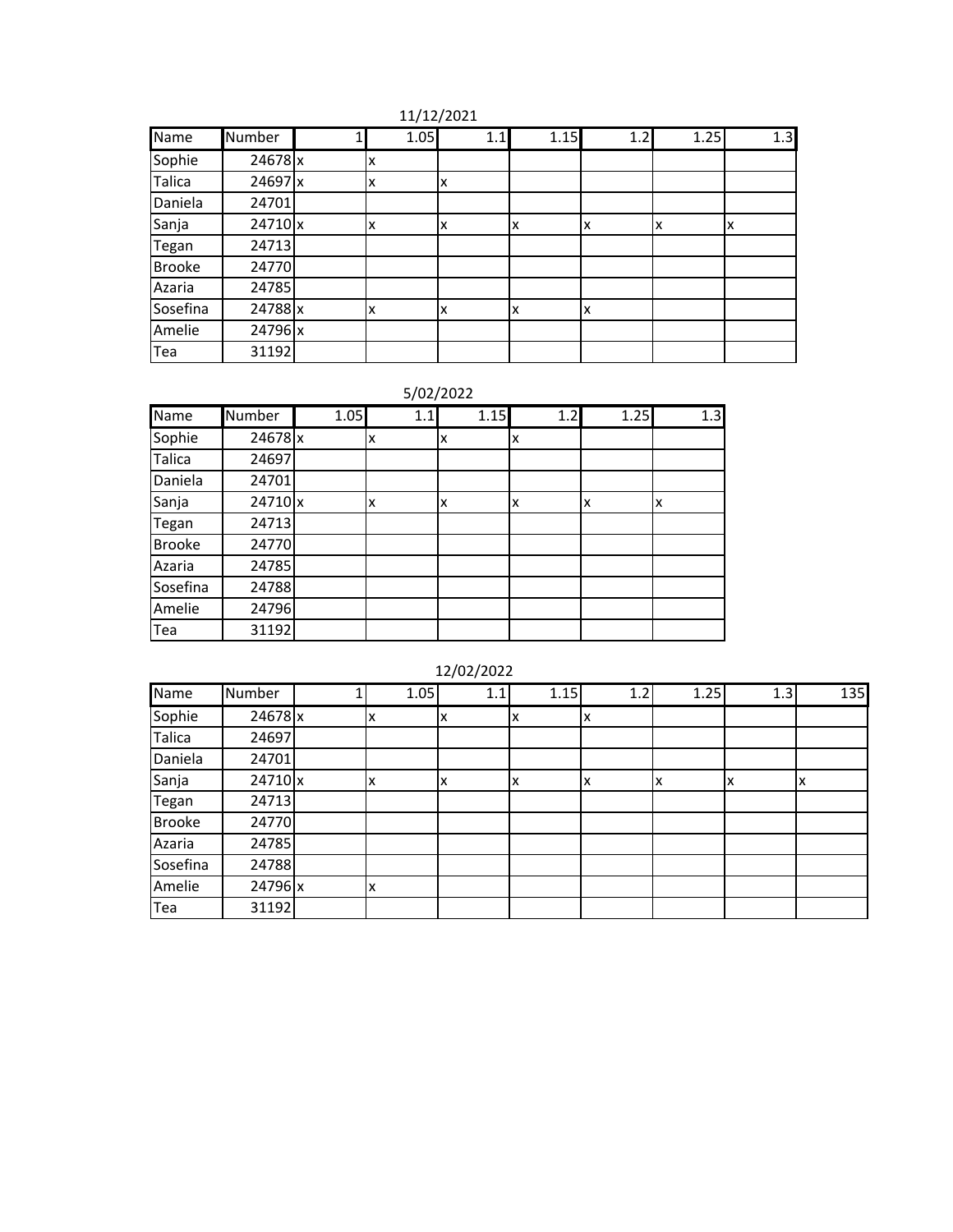### Hurdles

|               |        | 4/12/2021 |      |                |
|---------------|--------|-----------|------|----------------|
| Name          | Number | Time      | Heat | Place          |
| Sophie        | 24678  | 15.95     | 1    | 1              |
| <b>Talica</b> | 24697  |           |      |                |
| Daniela       | 24701  | 17.91     | 2    | $\overline{2}$ |
| Sanja         | 24710  |           |      |                |
| Tegan         | 24713  |           |      |                |
| <b>Brooke</b> | 24770  | 27.17     | 3    | 4              |
| Azaria        | 24785  |           |      |                |
| Sosefina      | 24788  |           |      |                |
| Amelie        | 24796  | 18.12     | 4    | 3              |
| Tea           | 31192  |           |      |                |
| Emilie        | 24672  |           |      |                |
| Jessica       | 26470  |           |      |                |
|               |        |           |      |                |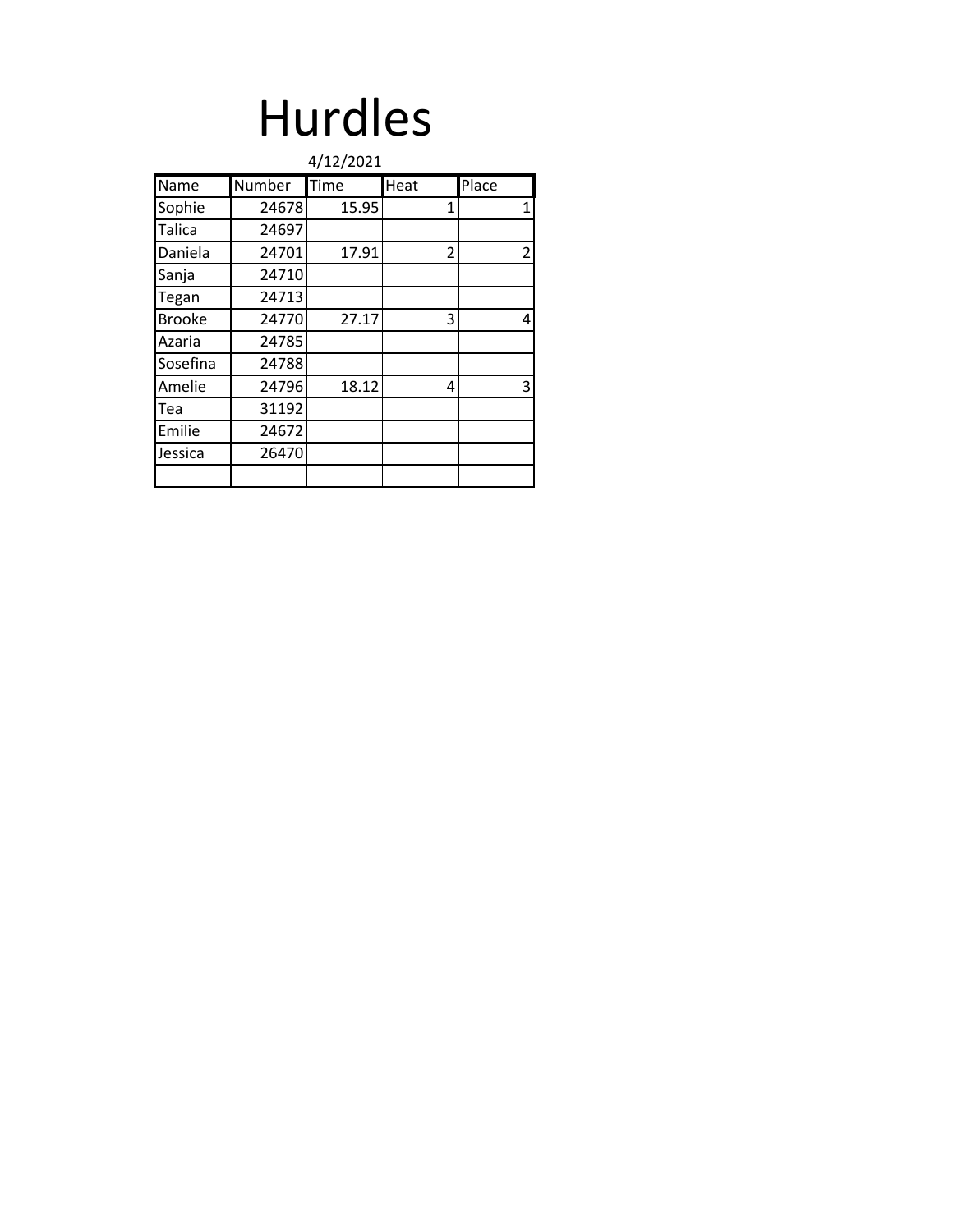# Long Jump

|               | 20/11/2021 |      |                 |      |      |                |  |  |  |  |
|---------------|------------|------|-----------------|------|------|----------------|--|--|--|--|
| Name          | Number     | 1st  | 2 <sub>nd</sub> | 3rd  | Best | Pos            |  |  |  |  |
| Sophie        | 24678      | 8.25 | 8.51            | 9.05 | 9.05 | $\mathbf{1}$   |  |  |  |  |
| <b>Talica</b> | 24697      | 6.11 | 6.45            | 6.72 | 6.72 | 3              |  |  |  |  |
| Daniela       | 24701      |      |                 |      |      |                |  |  |  |  |
| Sanja         | 24710      |      |                 |      |      |                |  |  |  |  |
| Tegan         | 24713      | 5.8  | 6.26            | 0    | 6.25 | 4              |  |  |  |  |
| <b>Brooke</b> | 24770      |      |                 |      |      |                |  |  |  |  |
| Azaria        | 24785      | 5.16 | 0               | 0    | 5.16 | 5              |  |  |  |  |
| Sosefina      | 24788      |      |                 |      |      |                |  |  |  |  |
| Amelie        | 24796      | 7.13 | 7.34            | 7.51 | 7.51 | $\overline{2}$ |  |  |  |  |
| Tea           | 31192      |      |                 |      |      |                |  |  |  |  |
| Emilie        | 24672      |      |                 |      |      |                |  |  |  |  |
| Jessica       | 26470      |      |                 |      |      |                |  |  |  |  |

|               | 4/12/2021 |      |     |      |      |                |  |  |  |  |
|---------------|-----------|------|-----|------|------|----------------|--|--|--|--|
| <b>Name</b>   | Number    | 1st  | 2nd | 3rd  | Best | Pos            |  |  |  |  |
| Sophie        | 24678     | 3.96 |     | 3.85 | 3.96 | $\mathbf{1}$   |  |  |  |  |
| Talica        | 24697     |      |     |      |      |                |  |  |  |  |
| Daniela       | 24701     | 3.1  | 0   | 0    | 3.1  | 3              |  |  |  |  |
| Sanja         | 24710     |      |     |      |      |                |  |  |  |  |
| Tegan         | 24713     |      |     |      |      |                |  |  |  |  |
| <b>Brooke</b> | 24770     |      |     |      |      |                |  |  |  |  |
| Azaria        | 24785     |      |     |      |      |                |  |  |  |  |
| Sosefina      | 24788     |      |     |      |      |                |  |  |  |  |
| Amelie        | 24796     | 0.62 | 0   | 3.73 | 3.73 | $\overline{2}$ |  |  |  |  |
| Tea           | 31192     |      |     |      |      |                |  |  |  |  |
| Emilie        | 24672     |      |     |      |      |                |  |  |  |  |
| Jessica       | 26470     |      |     |      |      |                |  |  |  |  |

|               | 15/01/2022 |      |               |      |             |                |  |  |  |  |
|---------------|------------|------|---------------|------|-------------|----------------|--|--|--|--|
| Name          | Number     | Ist  | 2nd           | 3rd  | <b>Best</b> | Pos            |  |  |  |  |
| Sophie        | 24678 x    |      | 3.86          | 4.02 | 4.02        | $\mathbf{1}$   |  |  |  |  |
| <b>Talica</b> | 24697      | 3.64 | 3.69          | 3.51 | 3.69        | 4              |  |  |  |  |
| Daniela       | 24701      |      |               |      |             |                |  |  |  |  |
| Sanja         | 24710      | 3.87 | 3.96          | 3.78 | 3.96        | $\overline{2}$ |  |  |  |  |
| Tegan         | 24713      |      |               |      |             |                |  |  |  |  |
| <b>Brooke</b> | 24770      |      |               |      |             |                |  |  |  |  |
| Azaria        | 24785      |      |               |      |             |                |  |  |  |  |
| Sosefina      | 24788      |      |               |      |             |                |  |  |  |  |
| Amelie        | 24796      |      |               |      |             |                |  |  |  |  |
| Tea           | 31192      | 2.64 | $3.17$ x      |      | 3.17        | 5              |  |  |  |  |
| Emilie        | 24672      |      |               |      |             |                |  |  |  |  |
| Jessica       | 26470      | 3.93 | $3.82 \times$ |      | 3.93        | 3              |  |  |  |  |

| '01/2022 |  |  |
|----------|--|--|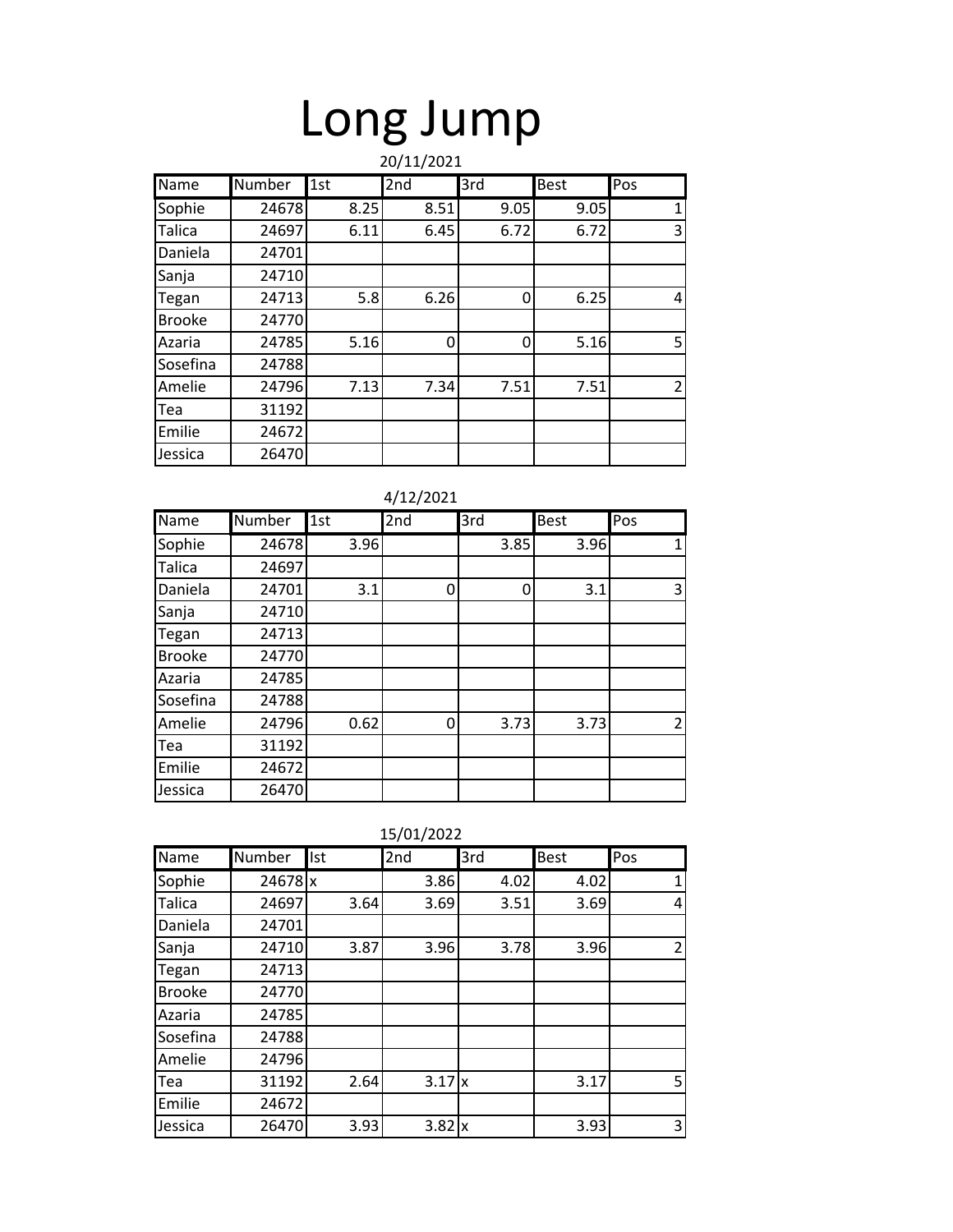| 12/02/2022 |  |
|------------|--|
|------------|--|

| Name          | Number | Ist  | 2 <sub>nd</sub> | 3rd  | <b>Best</b> | Pos            |
|---------------|--------|------|-----------------|------|-------------|----------------|
| Sophie        | 24678  | 4.11 | 4.3             | 0    | 4.3         | 1              |
| <b>Talica</b> | 24697  |      |                 |      |             |                |
| Daniela       | 24701  |      |                 |      |             |                |
| Sanja         | 24710  | 3.04 | 2.88            | 2.9  | 3.04        | 3              |
| Tegan         | 24713  | 2.16 | 2.53            |      | 2.53        | 5              |
| <b>Brooke</b> | 24770  |      |                 |      |             |                |
| Azaria        | 24785  |      |                 |      |             |                |
| Sosefina      | 24788  |      |                 |      |             |                |
| Amelie        | 24796  | ŋ    | 0               | 3.4  | 3.4         | 2              |
| Tea           | 31192  | 2.77 | 0               | 2.63 | 2.77        | $\overline{4}$ |
| Emilie        | 24672  |      |                 |      |             |                |
| Jessica       | 26470  |      |                 |      |             |                |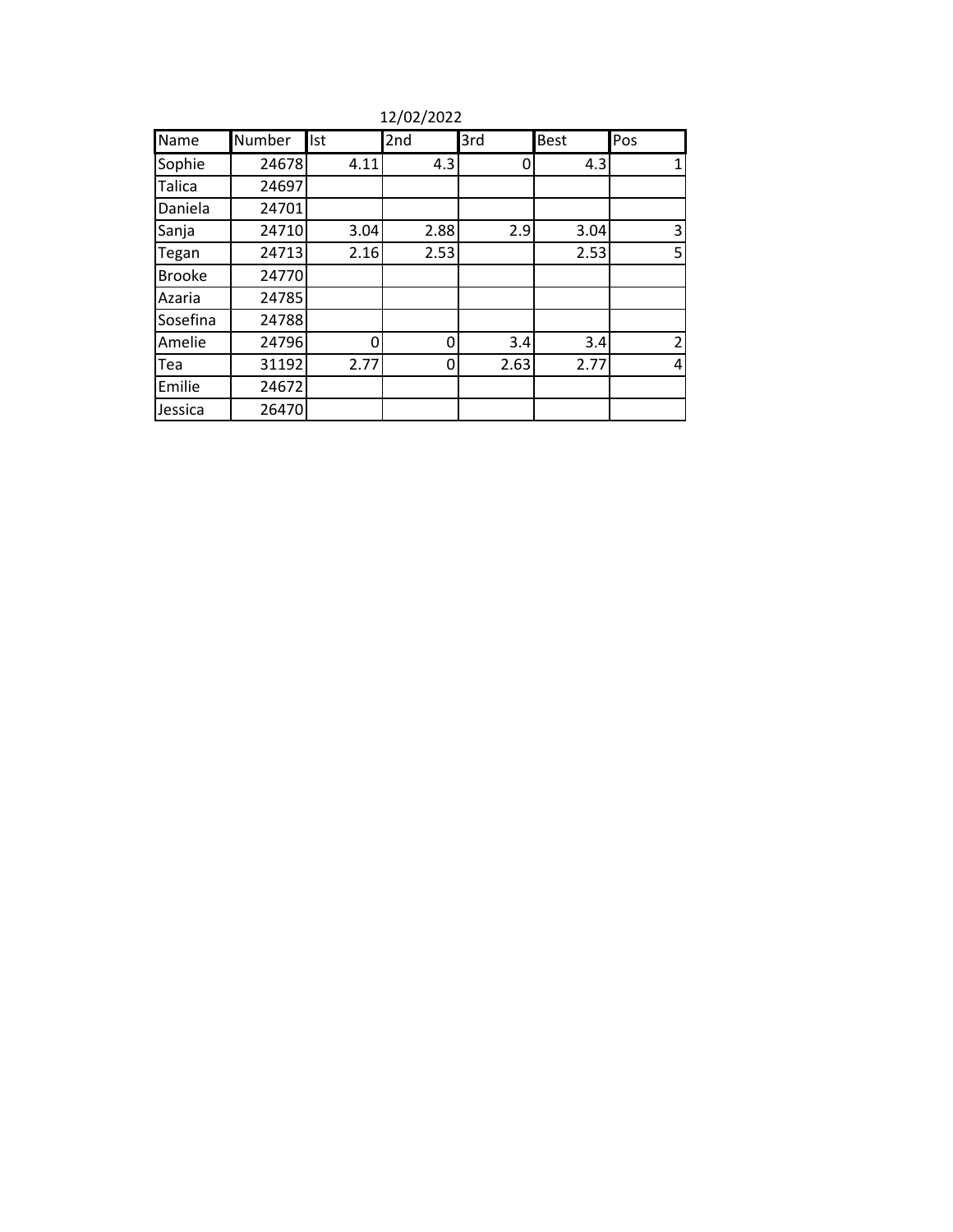# Shotput

|               | 20/11/2021    |     |                 |     |             |     |  |  |  |
|---------------|---------------|-----|-----------------|-----|-------------|-----|--|--|--|
| Name          | <b>Number</b> | Ist | 2 <sub>nd</sub> | 3rd | <b>Best</b> | Pos |  |  |  |
| Sophie        | 24678         |     |                 |     | 7.41        |     |  |  |  |
| Talica        | 24697         |     |                 |     | 5.99        |     |  |  |  |
| Daniela       | 24701         |     |                 |     |             |     |  |  |  |
| Sanja         | 24710         |     |                 |     |             |     |  |  |  |
| Tegan         | 24713         |     |                 |     | 4.91        |     |  |  |  |
| <b>Brooke</b> | 24770         |     |                 |     | 5.74        |     |  |  |  |
| Azaria        | 24785         |     |                 |     | 6.25        |     |  |  |  |
| Sosefina      | 24788         |     |                 |     | 6.44        |     |  |  |  |
| Amelie        | 24796         |     |                 |     | 3.64        |     |  |  |  |
| Tea           | 31192         |     |                 |     |             |     |  |  |  |
| Emilie        | 24672         |     |                 |     |             |     |  |  |  |
| Jessica       | 26470         |     |                 |     |             |     |  |  |  |

|               | 4/12/2021 |      |     |     |             |     |  |  |  |
|---------------|-----------|------|-----|-----|-------------|-----|--|--|--|
| Name          | Number    | Ist  | 2nd | 3rd | <b>Best</b> | Pos |  |  |  |
| Sophie        | 24678     | 7.26 |     |     | 7.26        | 1   |  |  |  |
| <b>Talica</b> | 24697     |      |     |     |             |     |  |  |  |
| Daniela       | 24701     | 6.22 |     |     | 6.22        | 3   |  |  |  |
| Sanja         | 24710     |      |     |     |             |     |  |  |  |
| Tegan         | 24713     |      |     |     |             |     |  |  |  |
| <b>Brooke</b> | 24770     | 6.4  |     |     | 6.4         | 2   |  |  |  |
| Azaria        | 24785     |      |     |     |             |     |  |  |  |
| Sosefina      | 24788     |      |     |     |             |     |  |  |  |
| Amelie        | 24796     | 4.7  |     |     | 4.7         | 4   |  |  |  |
| Tea           | 31192     |      |     |     |             |     |  |  |  |
| Emilie        | 24672     |      |     |     |             |     |  |  |  |
| Jessica       | 26470     |      |     |     |             |     |  |  |  |

|               | 11/12/2021 |            |     |     |             |                |  |  |
|---------------|------------|------------|-----|-----|-------------|----------------|--|--|
| Name          | Number     | <b>Ist</b> | 2nd | 3rd | <b>Best</b> | Pos            |  |  |
| Sophie        | 24678      |            |     |     | 5.44        | 4              |  |  |
| <b>Talica</b> | 24697      |            |     |     | 6.37        | $\overline{2}$ |  |  |
| Daniela       | 24701      |            |     |     |             |                |  |  |
| Sanja         | 24710      |            |     |     | 5.02        | 5              |  |  |
| Tegan         | 24713      |            |     |     |             |                |  |  |
| <b>Brooke</b> | 24770      |            |     |     | 5.49        | 3              |  |  |
| Azaria        | 24785      |            |     |     |             |                |  |  |
| Sosefina      | 24788      |            |     |     | 6.92        | $\mathbf{1}$   |  |  |
| Amelie        | 24796      |            |     |     |             |                |  |  |
| Tea           | 31192      |            |     |     |             |                |  |  |
| Emilie        | 24672      |            |     |     |             |                |  |  |
| Jessica       | 26470      |            |     |     |             |                |  |  |

| 11/12/2021 |  |
|------------|--|
|            |  |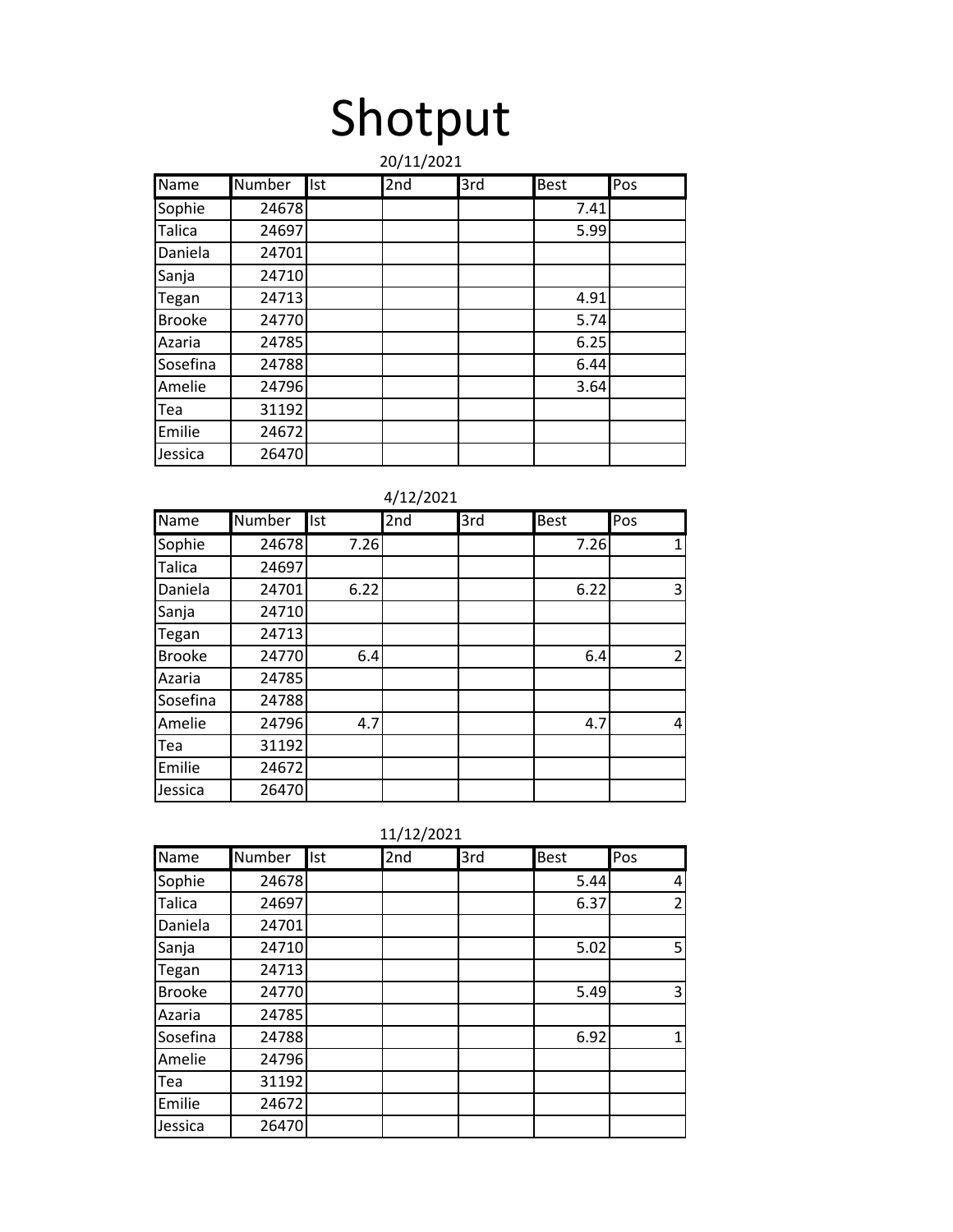| Name          | Number | <b>Ist</b> | 2nd | 3rd | Best | Pos |
|---------------|--------|------------|-----|-----|------|-----|
| Sophie        | 24678  | 6.48       |     |     |      |     |
| Talica        | 24697  | 6.28       |     |     |      |     |
| Daniela       | 24701  |            |     |     |      |     |
| Sanja         | 24710  | 6.49       |     |     |      |     |
| Tegan         | 24713  |            |     |     |      |     |
| <b>Brooke</b> | 24770  |            |     |     |      |     |
| Azaria        | 24785  |            |     |     |      |     |
| Sosefina      | 24788  |            |     |     |      |     |
| Amelie        | 24796  |            |     |     |      |     |
| Tea           | 31192  | 5.66       |     |     |      |     |
| Emilie        | 24672  | 6.07       |     |     |      |     |
| Jessica       | 26470  | 5.25       |     |     |      |     |

#### 15/01/2022

22/01/2022

| Name          | Number | Ist  | 2nd | 3rd | Best | Pos |
|---------------|--------|------|-----|-----|------|-----|
| Sophie        | 24678  | 6.88 |     |     |      |     |
| Talica        | 24697  |      |     |     |      |     |
| Daniela       | 24701  | 6.62 |     |     |      |     |
| Sanja         | 24710  | 5.29 |     |     |      |     |
| Tegan         | 24713  | 5.31 |     |     |      |     |
| <b>Brooke</b> | 24770  |      |     |     |      |     |
| Azaria        | 24785  | 7.27 |     |     |      |     |
| Sosefina      | 24788  | 7.46 |     |     |      |     |
| Amelie        | 24796  |      |     |     |      |     |
| Tea           | 31192  | 6.66 |     |     |      |     |
| Emilie        | 24672  |      |     |     |      |     |
| Jessica       | 26470  |      |     |     |      |     |

22/01/2022

| Name          | Number | Ist  | 2nd  | 3rd | <b>Best</b> | Pos            |
|---------------|--------|------|------|-----|-------------|----------------|
| Sophie        | 24678  | 0    | 3.82 | 0   | 3.82        | 1              |
| <b>Talica</b> | 24697  |      |      |     |             |                |
| Daniela       | 24701  |      |      |     |             |                |
| Sanja         | 24710  | Ω    | 3.34 | 0   | 3.34        | $\overline{2}$ |
| Tegan         | 24713  | 2.61 | 2.57 | 0   | 2.61        | 3              |
| <b>Brooke</b> | 24770  |      |      |     |             |                |
| Azaria        | 24785  |      |      |     |             |                |
| Sosefina      | 24788  |      |      |     |             |                |
| Amelie        | 24796  |      |      |     |             |                |
| Tea           | 31192  |      |      |     |             |                |
| Emilie        | 24672  |      |      |     |             |                |
| Jessica       | 26470  |      |      |     |             |                |